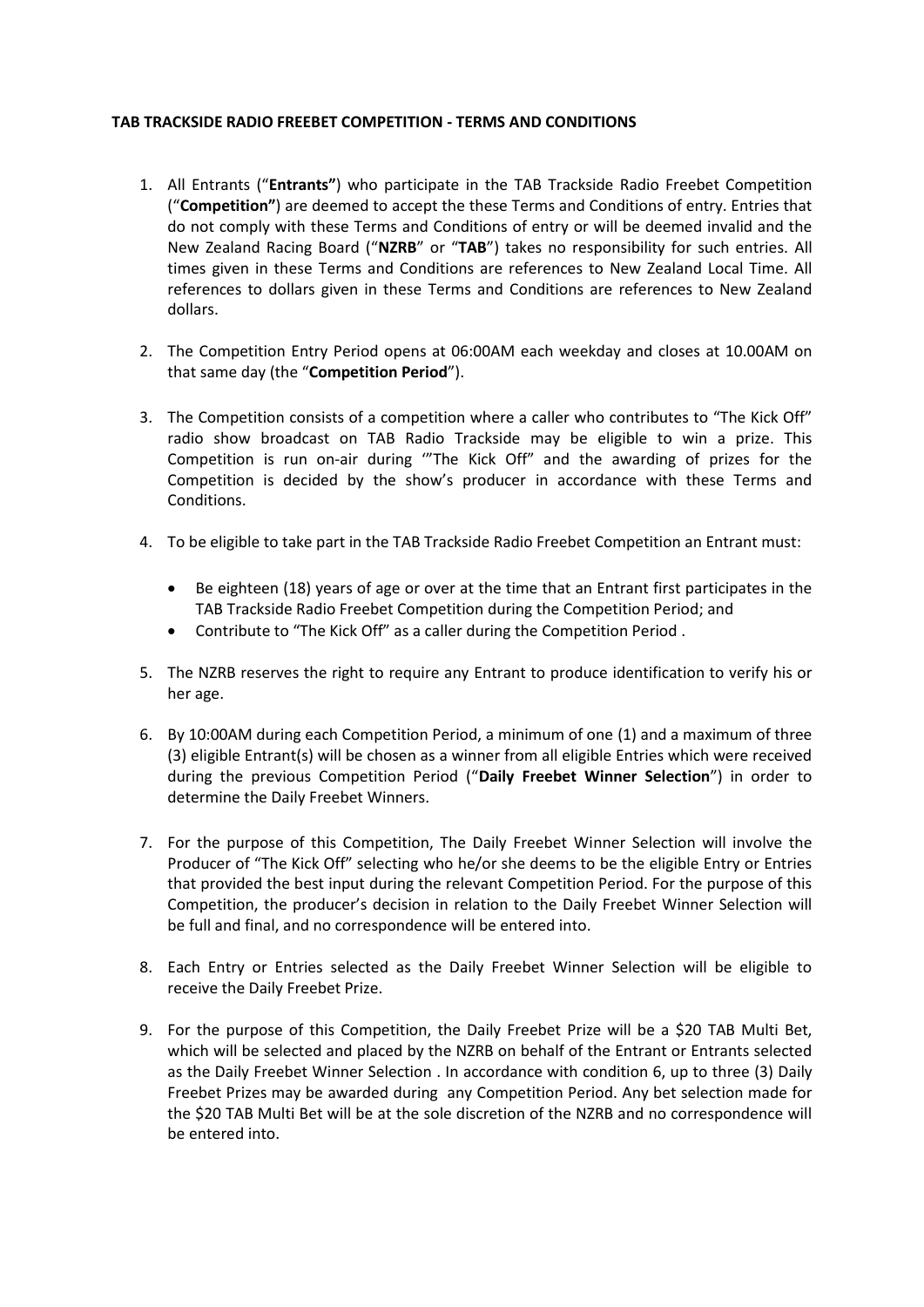- 10. Should the \$20 TAB Multi Bet, placed for the Daily Freebet Prize winner, result in a winning dividend being paid, the winning amount will be deposited into the Daily Freebet Prize winner's TAB Account (as provided by the Daily Freebet Prize winner). If a Daily Freebet Prize winner does not hold a TAB Account, and their Daily Freebet Prize has resulted in a winning dividend, that Daily Freebet Prize winner will be required to establish a TAB account for the winning dividend to be paid into.
- 11. There is a limit of one (1) Competition entry per Entrant per day. Placing more than one (1) call during any specific Promotion Period will not earn that Entrant any additional entries in the respective day's Competition.
- 12. For the avoidance of doubt, Daily Freebet Prize winners will not be restricted from winning any subsequent day's Competition or winning any subsequent Daily Freebet Prize.
- 13. The Daily Freebet Prize is not transferable, or otherwise able to be exchanged or modified.
- 14. The following persons are not eligible to enter the Competition or win a Daily Freebet Prize:
	- (a) Board members, employees, agents (and agent's employees) and contractors of the NZRB and the "Immediate Families" of such persons. "Immediate Family" of a person means the parents, siblings, children and spouse or partner (whether legal or de facto) of that person (and "Immediate Families" of such persons have a corresponding meaning); and
	- (b) Any "excluded customer" of the NZRB.
- 15. The NZRB reserves the right, at any time, to verify the validity of all Entrants and entries and to disqualify any person who submits an entry that is not in accordance with these Terms & Conditions, or who tampers with the eligibility process or attempts to act in a fraudulent or dishonest manner, as ineligible to participate in this Competition.
- 16. The NZRB takes no responsibility for any inability to enter, complete, continue or conclude the Competition generally due to equipment or technical malfunction, Acts of God or otherwise.
- 17. If the Competition, cannot be run as planned for reasons beyond the control of the NZRB, the NZRB reserves the right in its sole discretion to cancel, terminate, modify or suspend the Competition.
- 18. Except for any liability that cannot be excluded by law, the NZRB and any person in connection with this Competition are not liable for any direct, indirect, special or consequential loss or damage whatsoever suffered or personal injury suffered or sustained in connection with (i) participation in this Competition; (ii) the Daily Freebet Prize or and resulting dividends from the Daily Freebet Prize ; and (iii) the administration of this Competition.
- 19. Failure by NZRB to enforce any of its rights under these Terms & Conditions at any stage does not constitute a waiver of those rights.